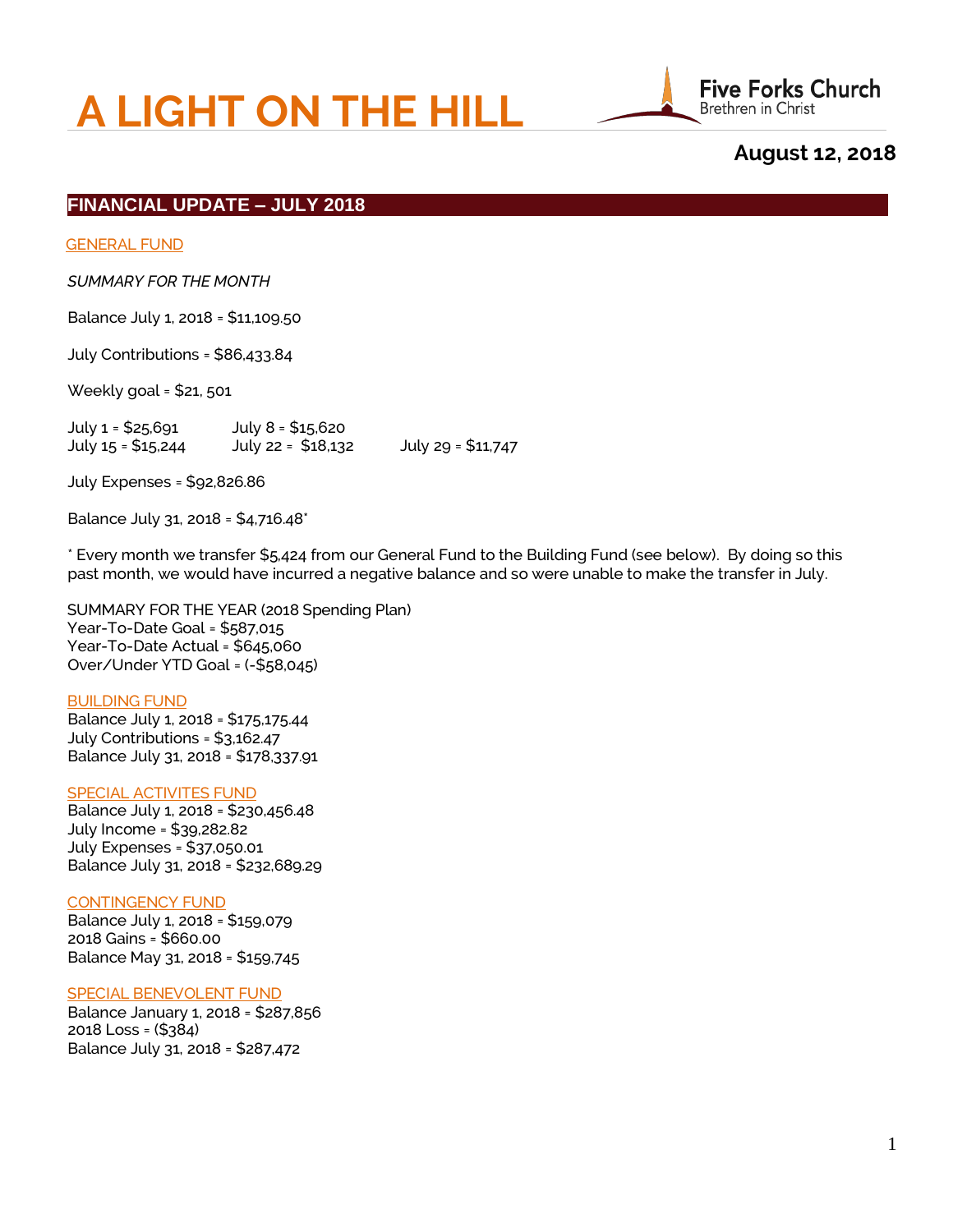# **AWANA PROGRAM BEGINNING SOON!**

It seems like kids hurdle toward adulthood faster each year, and they won't wait for you to introduce them to what God's Word has to say about life. Today, more than ever, children's ministry is vitally important to the local church. The Awana ministry provides the solid foundation that kids need to grow up to become adults who know, love, and serve the Lord Jesus Christ. Awana can be the tool that can help you raise kids to become spiritual champions and bring new kids and even entire families to our church.

The Awana club here at Five Forks offers different age/grade appropriate programs:

The Cubbies Program – 3-4-year-old boys and girls or two years before kindergarten. They meet in room 117 in the children's ministry wing. Preschoolers can hardly wait for their next Cubbies club meeting. Whether it's the fun puppets, the exciting games or all their "Cubbies friends," they simply love it. At Story Time each week, preschoolers learn about God – the greatness of His love and His Word – and about His Son, Jesus Christ, the promised Savior.

The Sparks program - Kindergarten through second-grade boys and girls. They meet in the Multi-purpose Room. The Sparks program zooms in on the details. Kids in Sparks are introduced to Bible characters and events and learn why they are important. Sparks materials focus on helping children learn to know God and His Son, Jesus Christ.

The Truth & Training (T&T) – Third through fifth-grade boys and girls. They meet in their appropriate handbook room in the LFH (Lower Fellowship Hall). The T&T program uses a question and answer format with the answers backed up by Scripture. Students learn that the Bible is true and that they can firmly put their trust in God's Word. T&T materials will help kids love God. As in all Awana programs, there is still an evangelism emphasis, but the materials are beginning to reflect a concentration on discipleship and service.

Clubber Registration begins August 19<sup>th</sup>. All clubbers will need to be registered.

For questions or to pre-register your child, you can contact Commander Jim by phone at 762-2991 or email [jim@fiveforkchurch.org.](mailto:jim@fiveforkchurch.org)

Remember club needs to start promptly at 6:45pm… so please don't be late!

# **FIVE FORKS QUILTERS…LET'S MEET TOGETHER TO QUILT!**

We are ready to go again after a summer break! Our first meeting is Monday, September 10<sup>th</sup>…9:00am – 12:00pm. We meet once a month on the second Monday in the Chapel Wing.

We are inviting all who participated before and are hoping new people will join us. You don't have to be a quilter, just come wanting to learn.

We make quilts to welcome new babies and the Lord is showing us others to encourage. Come enjoy the blessing of sharing with others!

Questions, please contact Karen Butts at 717-655-7475.

# **CELEBRATE RECOVERY CONNECTION EVENT**

SATURDAY, SEPTEMBER 22<sup>ND</sup> ...9:00am - 12:30pm (Doors open at 8:00am)

## Speakers:

- Dr. Harvey Payne
- Quint Pitts
- Kipp & Brenda Janes

Music: *Redemption's Promise* – a group of imperfect, broken, musicians ministering to imperfect, broken people.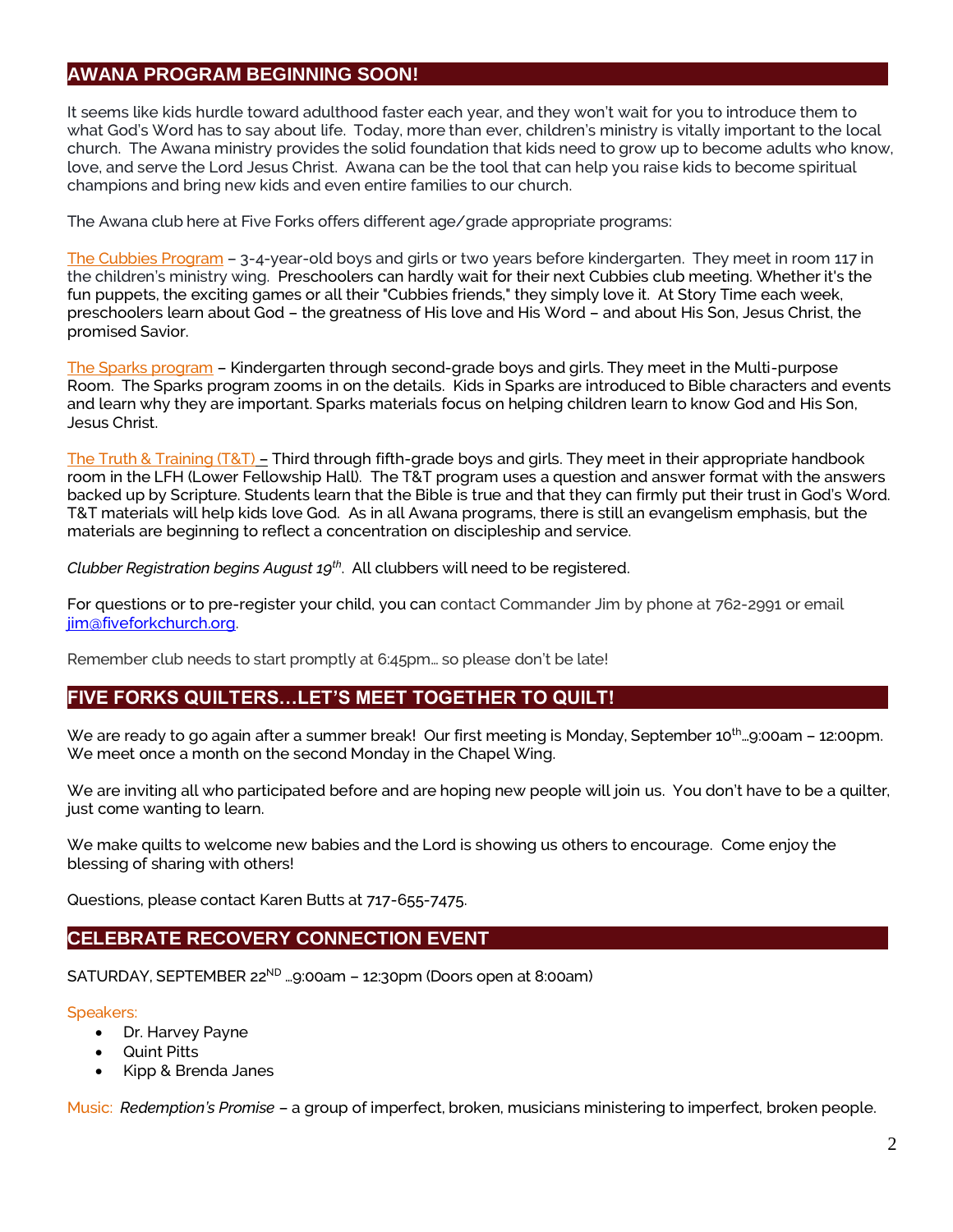Born out of the Celebrate Recovery Ministry in Waynesboro, PA, the band plays regional venues and leads worship at Celebrate Recovery Meetings in the local area. The band's single "Faithful One" is available at iTunes and hear it on YouTube. Follow them on Facebook, [www.facebook.com/RedemptionsPromise.](http://www.facebook.com/RedemptionsPromise)

Questions: Contact Ray Rottler at 717-377-4557 or for additional details about this event, clic[k HERE.](http://www.ffbic.org/wp-content/uploads/2018/08/CR-Connection-Event.pdf)

Register online [HERE.](http://www.ffbic.org/ministries/celebrate-recovery/)

# **FIVE FORKS ANNUAL CHURCH AUCTION COMING SOON!!**

## THURSDAY, SEPTEMBER 27TH

Each year, the Five Forks Church Auction has raised money to help pay down our mortgage. Since the mortgage has been paid off, the proceeds from this year's auction will go into the Building Fund, which includes the hope of a future Youth Center for our teens.

We are asking each member of our congregation to consider how you might be able to donate to the auction:

- You might be willing to purchase a *new item or to make an item or food item* to be auctioned off.
- You might be able to donate services (i.e. babysitting, cleaning, car repair/maintenance services, lawn mowing, etc)
- You might consider asking a business which you patronize to make a donation to the auction.

#### Here are some examples of items that have been donated in the past:

A Cord of Wood, Beef to be Butchered, Pumpkins, Potted Flowers, Gift Certificates, Cake-a-Month, Pie-a-Month, A Meal, Quilts, Afghans, Wooden Furniture, A Picnic Table, A Time-share Condo or Cabin, Event Tickets…

As you can see, there are many creative options to choose from. How could you use your talents or skills?

If you would like to donate an item or service to the auction, please complete the flyer that was placed in your mailbox this week and return to Melissa Mitchell's mailbox. There are extra forms available at the information desk in the upper lobby and on the table in the mailroom.

Questions, please contact Melissa at 717-977-9078 or email her at smitch466@qmail.com.

Note: Donations need to be at the church by Wednesday, September 12<sup>th</sup>.

# **EXPERIENCE LIFE OUTDOORS (ELO) OUTDOOR 3D ARCHERY FUN SHOOT**

August 25<sup>th</sup> & September 8th...location (Five Forks Rd.)

Start Times: 8am-11am Cost: Adults \$5; Kids \$3 Raffle Prizes, Food Stand (Breakfast & Lunch)

Beginners welcome – limited bows available for use. Instructors on site. Different course each week.

For more information and to Pre-register, visi[t www.eloutdoors.com](http://www.eloutdoors.com/)

# **EXPERIENCE LIFE OUTDOORS (ELO) CHICKEN BBQ**

Saturday, September 8<sup>th</sup>...10:00am - 2:00pm

Five Forks Church parking lot \*"Take out" only Meal includes: ½ chicken, beans, applesauce, cookie, & roll (\$9.00); ½ chicken only (\$6.50)

Pre-purchase tickets to guarantee availability by contacting Heather Martin at 717-372-6282.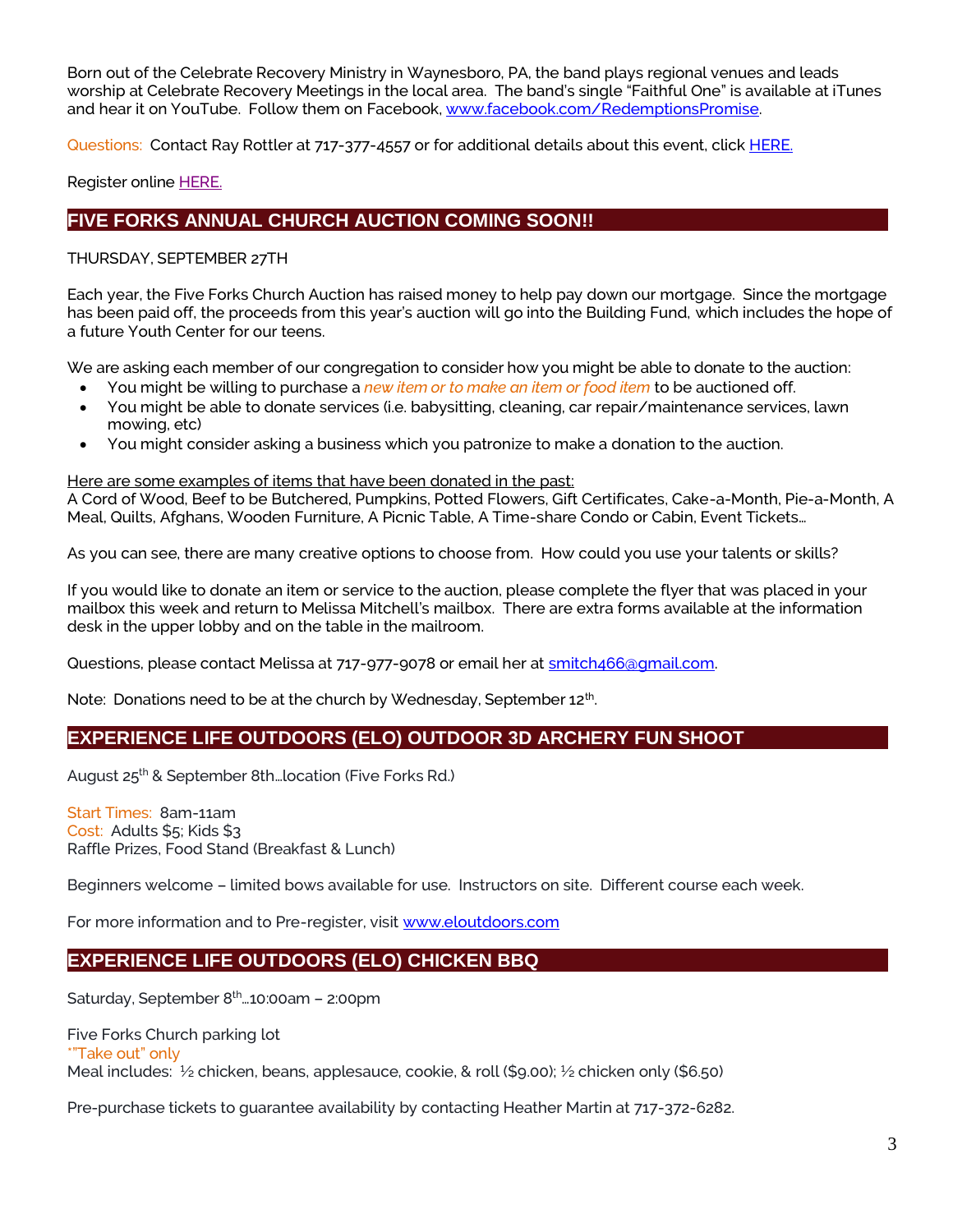# OPERATION CHRISTMAS CHILD SHOEBOX PACKING PARTY

Saturday, October 27<sup>th</sup>...8:30am

With the many items collected for the Operation Christmas Child Shoeboxes over this past year, we will need to come together to prepare the boxes for shipping. This is a great opportunity to be a part of this ministry. Please plan on joining us, making this a fun exciting morning to bring joy to many children around the world.

Questions, or to sign up, please contact Penny Bakner at 717-830-1614.

If you would like to give a monetary gift to cover shipping costs, please make check payable to Five Forks Church with Operation Christmas Child in the memo line.

Please mark your calendar and plan to come out and join us on *Saturday, October 27th* . Snacks will be provided!

## **THIS WEEK AT FIVE FORKS**

| Sunday, August 12    | Prayer Hour6:45am (C2)<br>Café…7:00am – 11:00am                                                                |
|----------------------|----------------------------------------------------------------------------------------------------------------|
|                      | Blood Pressure Screening9:00 - 9:20am & 10:30 - 10:50am (C13)                                                  |
|                      | <u> Morning Messages:</u>                                                                                      |
|                      | Aud. (8:00, 9:30 & 11:00m) - Pastor Shaun                                                                      |
|                      | Chapel (11:00am) – Pastor Brian – <i>Scripture: Matthew 11:28-30</i>                                           |
| Monday, August 13    | Men's Prayer Group5:45am (Chapel)                                                                              |
| Tuesday, August 14   | Men's Prayer Group6:30am (Chapel)<br>Celebrate Recovery6pm (café); 7pm (large group meeting); 8pm (open share) |
| Wednesday, August 15 | No Services - Summer Break                                                                                     |
| Thursday, August 16  | Ladies Prayer Hour6:30-7:30am (Chapel)                                                                         |
| Friday, August 17    | Singles in the Spirit, potluck dinner and games6:30pm (MP Room)                                                |
| Sunday, August 19    | Prayer Hour6:45am (C2)<br>Café7:00am - 11:00am                                                                 |
|                      | Morning Messages:                                                                                              |
|                      | Aud. (8:00, 9:30 & 11:00m) - Pastor Shaun                                                                      |
|                      | Chapel (11:00am) - Pastor Brian - Scripture: Genesis 6:17                                                      |

# **HOW TO READ THE BIBLE FOR ALL IT'S WORTH**

 *This book, as noted in Shaun's message last week, is in our church library*. Methods for studying the scripture with greater accuracy and depth are emphasized. The different types of Biblical literature – such as prophecy, the Gospels, poetry, and history – are explained so that you can get the most understanding from them.

-by Fee & Stuart (J-FEE)

# **THANK YOU!**

*Gene, Abbey and I thank our church friends for their phone calls, their sympathy cards, their prayers and kind words at the passing of my sister, Abbey Oswald. At times like this, one finds how great our church family is! -Gladys Gorman and family*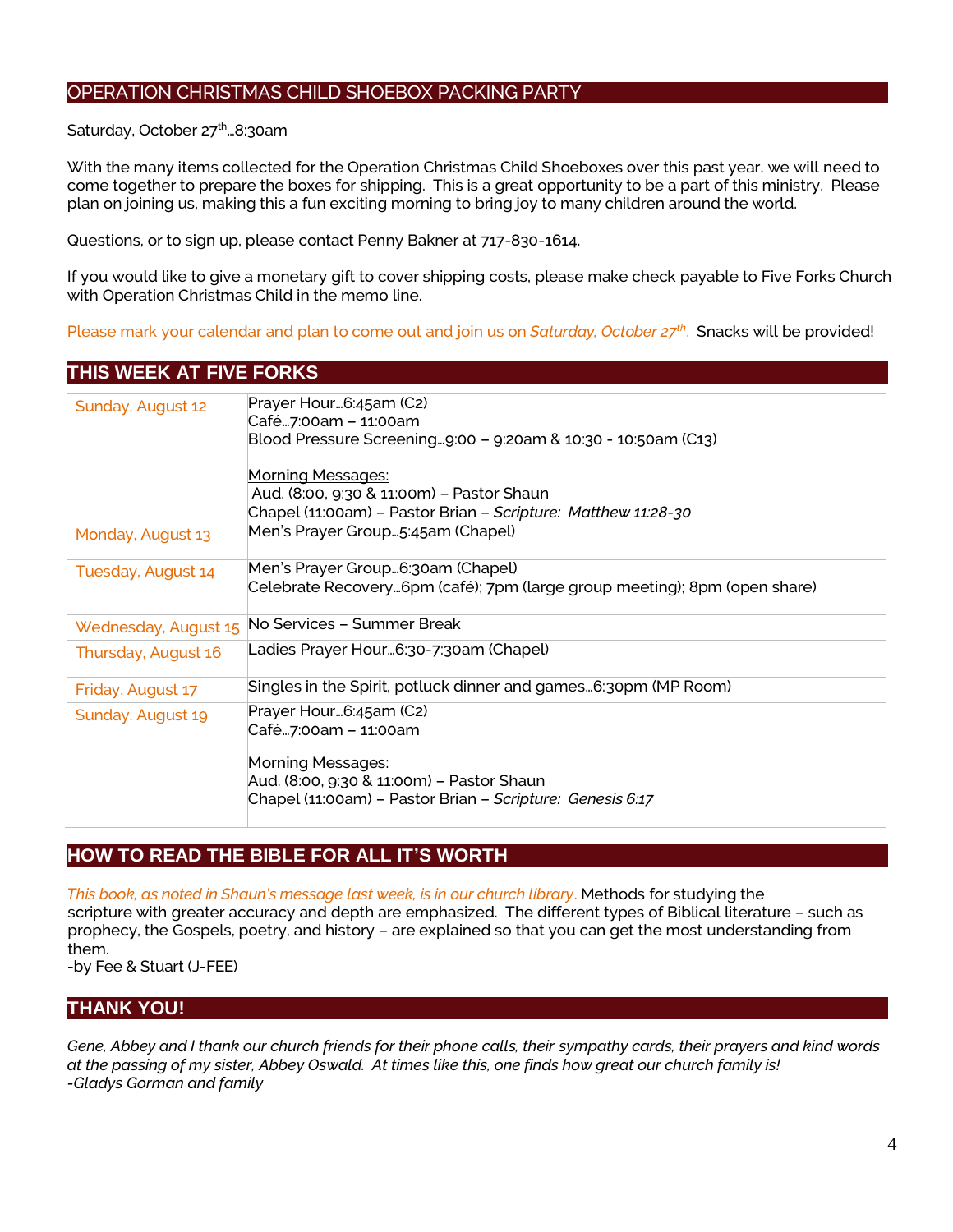# **HEALING PRAYERS**

*(Those who have been hospitalized or underwent surgery/procedures this week.)*

Bob Boswell Dottie Boswell

# **WITH DEEPEST SYMPATHY**

We express our deepest sympathy to Dawn Hawbecker and Tim Reed with the passing of their mother, Clara Reed on August 3, 2018.

# **FOOD PANTRY AUGUST "ITEM OF THE MONTH"**

Canned Fruit

*(Place donations in the orange container in the lower lobby.)*

# **OPERATION CHRISTMAS CHILD AUGUST "ITEM OF THE MONTH"**

Games: checkers, jacks, matching games. A simple bag with which a child can use to carry things. *(Place donations in the designated boxes in the lower and upper lobbies.)*

| <b>ATTENDANCE</b> |                                                                                                                                                                                                   |
|-------------------|---------------------------------------------------------------------------------------------------------------------------------------------------------------------------------------------------|
| Sunday, August 5  | Sunday's Worship Total = 603<br>$8:00$ Auditorium = $147$<br>$9:30$ Auditorium = 263<br>$11:00$ Auditorium = $121$<br>11:00 Chapel = $47$<br>Bible Connection = 10<br>Nursery (9:30 & 11:00) = 15 |
|                   | Total Sunday School = 241                                                                                                                                                                         |

# **STUDENT MINISTRY HAPPENINGS – Kenton Hock, Director (kenton@ffbic.org)**

## Parent Meeting

Do you have a student between 6th through 12th grade? Are you interested in what's happening this year in our Student Ministries? If your answer to either of these questions is yes, then we would love to have you at our parent meeting on August 19th! We will go over this year's goals for the ministry, our upcoming calendar, and a brief introduction to Kenton as well as new way to get connected with our ministry! Come out between 11am and 12pm on Sunday, August 19th in A33 (The High School SS room).

## REGISTER ONLINE!

This year we are launching a new way to sign up for events! To register for any event that requires a permission slip, you can either visit [ffbic.org/ministries/students](http://ffbic.org/ministries/students) or [fiveforks.churchcenter.com](http://fiveforks.churchcenter.com/) to fill out our form and even pay online! Any questions? Feel free to ask Kenton Hock! [kenton@ffbic.org](mailto:kenton@ffbic.org)

## Welcome Back Pool Parties

Wednesday, August 29th (6:30pm – 8:30pm) you are invited to the first student ministries event of the year! It's a great opportunity for you to meet some of the other students and leaders who you'll be hanging out with this next year. Middle School will be meeting at the home of Jeff & Beth Reecher (5906 Buttermilk Road, Waynesboro, PA 17268 and High School will be meeting at the home of Chris and Jennifer Bumbaugh (5905 Buttermilk Road, Waynesboro, PA 17268). We'll be swimming (bring a swimsuit: Girls - one piece or tankini… Guys - no speedos) roasting smores on the campfire; playing some games and just getting to know each other. Feel free to invite some friends to join us!